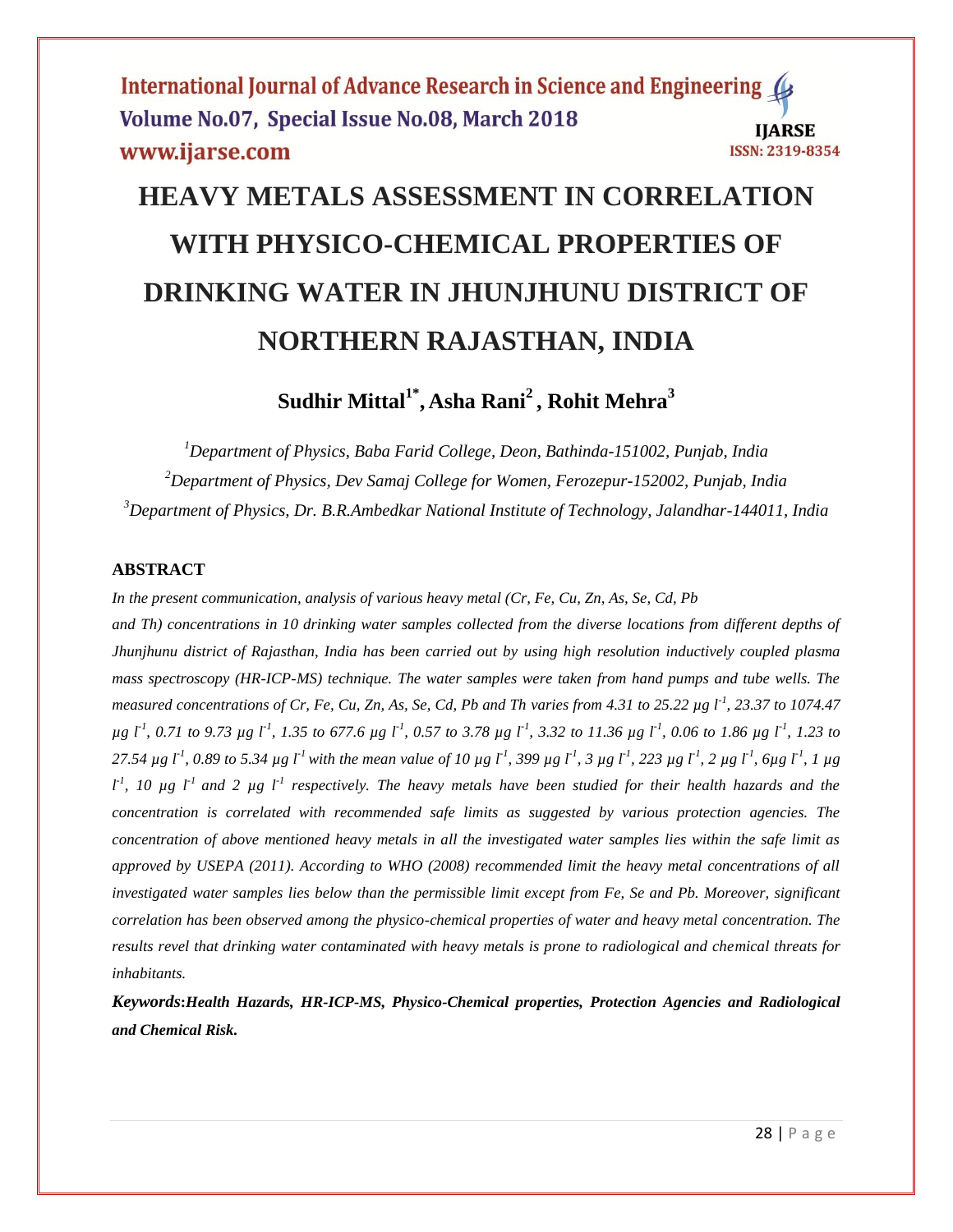### **1. INTRODUCTION**

In the  $20<sup>th</sup>$  century obtaining drinking water has become a serious problem due to the ground water is contaminated by the addition of toxic substance. A number of studies have been conducted in the whole world to determine the concentration of heavy metals in water samples [1-5]. Among heavy metals Zn, As, Cu, Cd and Pb are present throughout the earth crust and are much toxic than other metals. The previous studies reveal that intake of these metals may result chronic damage. From the health point of view the intake of large amount of Zinc can cause anaemia. The intake of Cadmium by food and water can injure the renal, pulmonary, skeletal, testicular and nervous system. Excess of Lead in the human body may lead to cause headache, irritability, abdominal pain and various symptoms related to the nervous system. Large consumption of Arsenic via water may lead to gastrointestinal symptoms, severe disturbances of the cardiovascular and central nervous systems, and eventually death. Large intake of Copper may cause stomach and intestinal distress such as nausea, vomiting, diarrhea and stomach cramps. In our recent investigation, the activity concentration of natural radionuclides in the soil samples of Jhunjhunu district of Northern Rajasthan, India was found to be higher than MCL [6]. The concentration of natural radionuclides in soil and water is proportional to heavy metal concentration at particular place. In the target region the main sources of drinking water is mainly tube well. The water obtained from the tube well may be unsafe for drinking purposes and very harmful from the health point of view. Hence measurement of heavy metal concentration in water sample of Jhunjhunu district of Northern Rajasthan, India assumes significance. Such study will be helpful in determination whether the water of this district can be used for drinking purpose without posing any health hazard to the inhabitants. However literature survey shows no attempt has been made towards the measurement of heavy metal concentration in water of Jhunjhunu district of Northern Rajasthan, India. In the present study, heavy metal concentration in water from Jhunjhunu district of Marwar region of Northern Rajasthan, India has been investigated systematically.

#### **2. GEOLOGY OF THE AREA**

Rajasthan is located in North West of India. It lies between  $23^{\circ}30'$  and  $30^{\circ}11'$  north latitude and  $69^{\circ}29'$  and  $78^{\circ}17'$ east longitude. Figure 1 shows the geographic location of Rajasthan in India, as well as the location of the sampling sites.

Jhunjhunu district is situated in Northern part of Rajasthan. It lies between 27°38´ and 28°31´ North latitude and 75°02´ and 76°06´ longitude. It is bounded by Churu and Sikar districts of Rajasthan in North-West, South-West and South-East and Hisar and Mahendragarh districts of Haryana in North-East. The South and North-East part of Jhunjhunu district is covered by Alwar group of rocks. Aravali hills are also present in some areas of this district. Mainly Desertic and sand Dunes soils are found in this district. Out of three copper producing belts in India, the Khetri copper belt is located in this district. The minerals commonly found in this district are copper, iron, cobalt, limestone, granite and marble.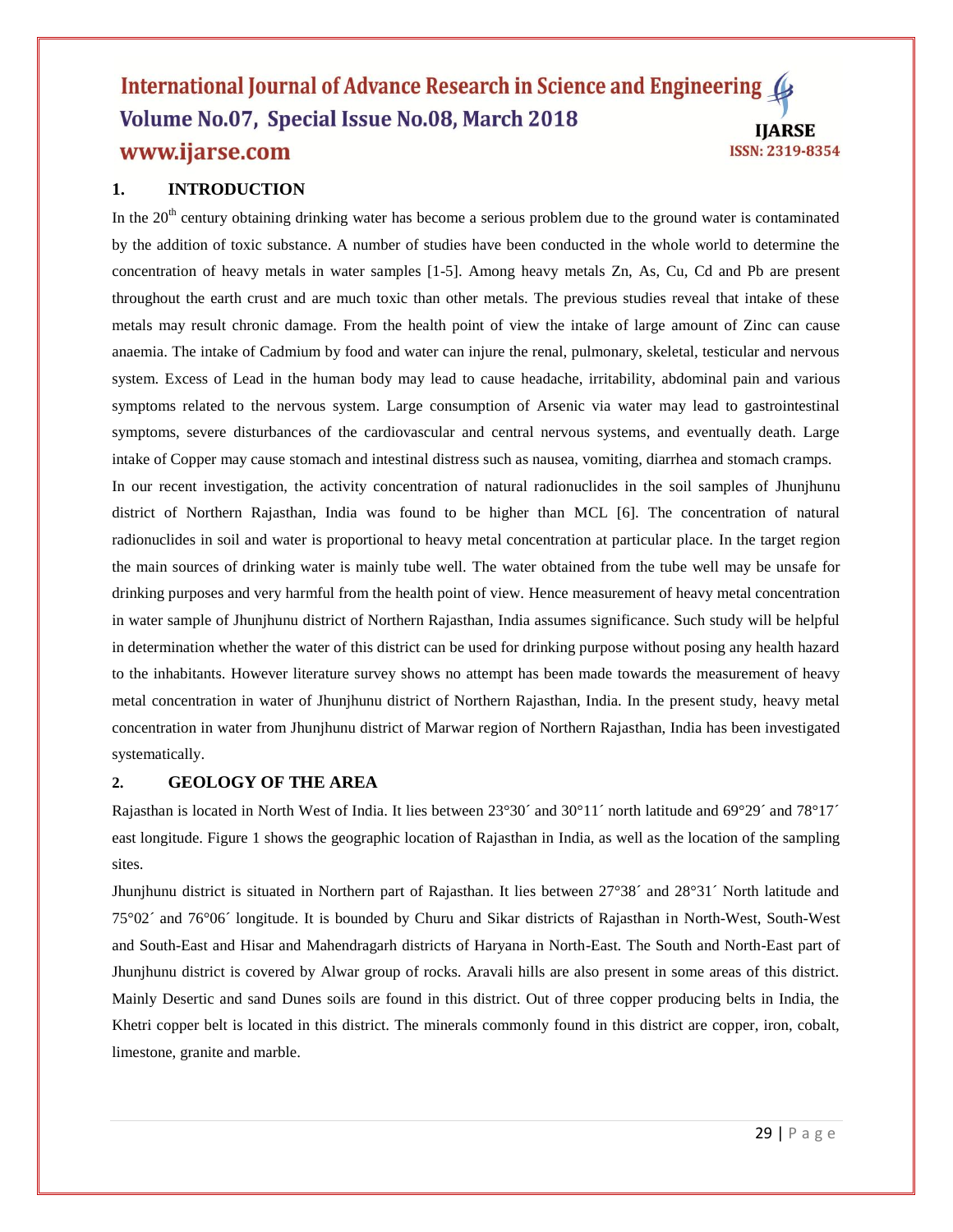#### **III MATERIALS AND METHODS**

#### **3.1 Sample Collection and Preparation**

In order to measure the heavy metal concentration, 10 drinking water samples were collected from the various different locations of Jhunjhunu district of Rajasthan, India on random bases. The samples were collected from tube wells at the various depths. In order to get fresh water, the tube wells were pumped for at least 10 minutes before the samples were taken. 100 ml of water sample was taken from each location and there after filtered by using Whatman filter paper No. 1.



**Fig. 1 The map showing the sample locations of Jhunjhunu District**

#### **3.2 Physico-Chemical Analysis**

Half of the filter water for each sample was used for physico-chemical analysis namely pH, conductance and total dissolved solids (TDS) by using pH/EC bench top meter using standard procedures (ALPHA, 1985).

#### **3.3 HR-ICP-MS Analysis**

The heavy metal analysis in half of the water samples was carried out by using high resolution inductively coupled plasma mass spectroscopy (HR-ICP-MS) (Perkin-Elmer Sciex Elan DRC II) technique at National Geophysical Research Institute (NGRI), Hyderabad, India. For heavy metal analysis, NIST 1640a (National Institute of Standards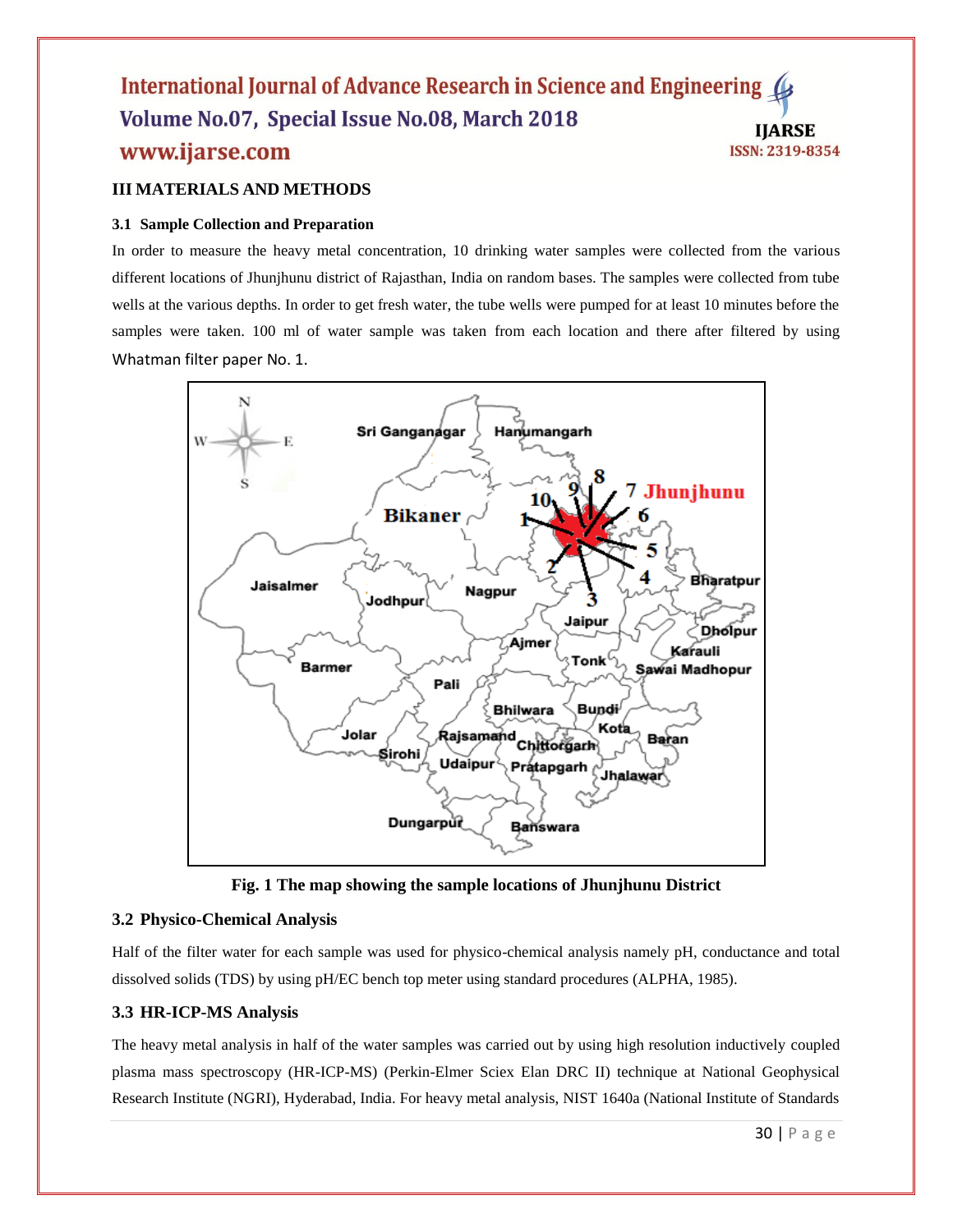and Technology) was used as a calibration standard and NIST 1643e was used as a reference material. HR-ICP-MS technique takes only 2 to 6 minutes for the analysis of each sample and has excellent precision of about 5% relative standard deviation (RSD). It is a full Multi-elemental technique over a mass range of 3-238 a.m.u. The detail analytical procedure of this method is described by Balaram [7].

## **IV RESULTS AND DISCUSSION**

The data for various heavy metal concentration (Cr, Fe, Cu, Zn, As, Se, Cd, Pb and Th) in 10 drinking water samples collected from the different locations at different depths of Jhunjhunu district of Northern Rajasthan, India are tabulated in table1.

## **Table1. The concentration of different heavy mates in groundwater samples from some areas of Jhunjhunu District.**

| Sr.            | Sample    |              | Depth  | $^{52}\mathrm{Cr}_{24}$ | $^{57}\mathrm{Fe}_{26}$ | $^{63}\mathrm{Cu}_{29}$ | ${}^{66}Zn_{30}$ | $^{75}$ As <sub>33</sub> | $^{77}Se_{34}$ | $\mathrm{^{111}Cd_{48}}$ | $^{208}\mathrm{Pb}_{82}$ | $^{232}\mathrm{Th}_{90}$ |
|----------------|-----------|--------------|--------|-------------------------|-------------------------|-------------------------|------------------|--------------------------|----------------|--------------------------|--------------------------|--------------------------|
| No.            | Location  | Source       | (m)    |                         |                         |                         |                  |                          |                |                          |                          |                          |
|                | (Village) |              |        |                         |                         |                         |                  |                          |                |                          |                          |                          |
|                | Jhunjhunu |              |        |                         |                         |                         |                  |                          |                |                          |                          |                          |
| $\mathbf{1}$   | Jhunjhunu | Tube<br>well | 76     | 24.79                   | 270.7                   | 2.35                    | 135.17           | 2.21                     | 5.29           | 1.72                     | 27.54                    | 2.88                     |
| $\overline{c}$ | Nawalgarh | Tube<br>well | 122    | 25.22                   | 23.37                   | 0.92                    | 1.35             | 1.06                     | 5.44           | 0.06                     | 1.23                     | 1.15                     |
| 3              | Borki     | Hand<br>Pump | 30     | 5.20                    | 309.1                   | 1.24                    | 630.96           | 0.57                     | 3.32           | 0.62                     | 7.34                     | 0.89                     |
| 4              | Badagav   | Tube<br>well | 91     | 4.31                    | 204.5                   | 1.20                    | 18.96            | 2.21                     | 3.91           | 0.14                     | 2.73                     | 1.60                     |
| 5              | Khetri    | Hand<br>Pump | 21     | 6.05                    | 512.1                   | 2.48                    | 407.87           | 1.13                     | 8.54           | 0.38                     | 4.05                     | 1.33                     |
| 6              | Singhana  | Tube<br>well | 183    | 5.26                    | 526.6                   | 3.68                    | 271.00           | 3.78                     | 11.36          | 0.44                     | 5.86                     | 2.01                     |
| 7              | Sultana   | Tube<br>well | 91     | 4.94                    | 146.5                   | 0.71                    | 11.57            | 1.51                     | 3.99           | 0.75                     | 14.29                    | 1.21                     |
| 8              | Mandrela  | Tube<br>well | 91     | 7.94                    | 190.1                   | 3.34                    | 14.93            | 2.44                     | 9.14           | 0.26                     | 4.61                     | 1.90                     |
| 9              | Chidawa   | Tube<br>well | 61     | 10.39                   | 102.0                   | 1.45                    | 58.18            | 2.53                     | 4.72           | 0.28                     | 5.15                     | 1.01                     |
| 10             | Dhandhuri | Hand<br>Pump | 61     | 8.57                    | 1704                    | 9.73                    | 677.60           | 1.90                     | 6.90           | 1.85                     | 25.96                    | 5.34                     |
|                |           |              | $21 -$ | $4.32 -$                | $23.37 -$               | $0.71 -$                | $1.35 -$         | $0.57 -$                 | $3.32 -$       | $0.14 -$                 | $1.23 -$                 | $0.89 -$                 |
|                | Range     |              | 183    | 25.22                   | 1704                    | 9.73                    | 677.60           | 3.78                     | 11.36          | 1.85                     | 27.54                    | 5.34                     |
|                | Average   |              | 83     | 10                      | 399                     | 3                       | 223              | $\boldsymbol{2}$         | 6              | $\mathbf{1}$             | 10                       | $\boldsymbol{2}$         |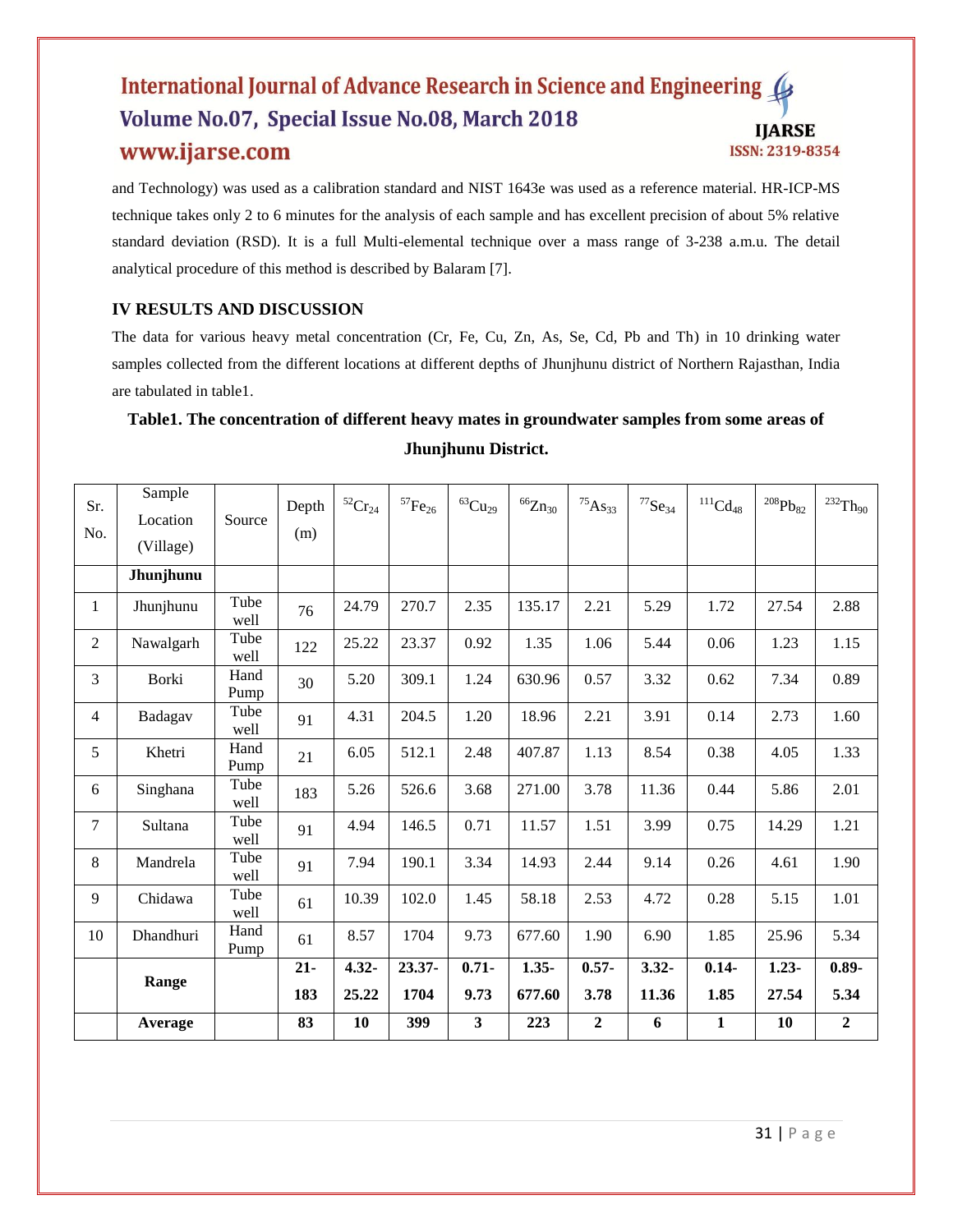From which it can be seen that the heavy metal concentration in drinking water samples varies from 4.32 to 25.22 μg  $l^{-1}$  (Cr), 23.37 to 1704 μg  $l^{-1}$  (Fe), 0.71 to 9.73 μg  $l^{-1}$  (Cu), 1.35 to 677.60 μg  $l^{-1}$  (Zn), 0.57 to 3.78 μg  $l^{-1}$  (As), 3.32 to 11.36 μg l<sup>-1</sup> (Se), 0.14 to 1.85 μg l<sup>-1</sup> (Cd), 1.23 to 27.54 μg l<sup>-1</sup> (Pb) and 0.89 to 5.34 μg l<sup>-1</sup> (Th) with the mean value of 10  $\mu$ g l<sup>-1</sup>, 399  $\mu$ g l<sup>-1</sup>, 3  $\mu$ g l<sup>-1</sup>, 233  $\mu$ g l<sup>-1</sup>, 2  $\mu$ g l<sup>-1</sup>, 6  $\mu$ g l<sup>-1</sup>, 1  $\mu$ g l<sup>-1</sup>, 10  $\mu$ g l<sup>-1</sup> and 2  $\mu$ g l<sup>-1</sup>, respectively. Various protection agencies have recommended the different permissible limits of concentration of heavy metal in drinking water for inhabitants. The US Environmental Protection Agency (USEPA, 2011) has recommended 1300 µg  $1^1$ , 5  $\mu$ g l<sup>-1</sup>, 50  $\mu$ g l<sup>-1</sup>, 10  $\mu$ g l<sup>-1</sup>, 100  $\mu$ g l<sup>-1</sup>, 300  $\mu$ g l<sup>-1</sup>, 5000  $\mu$ g l<sup>-1</sup> and 15  $\mu$ g l<sup>-1</sup> of Cu, Cd, Se, As, Cr, Fe, Zn and Pb respectively in drinking water as a permissible limit. [8]. The concentration of heavy metals in all the investigated drinking water samples lies within the safe limit approved by USEPA. Moreover the safe limits of heavy metal concentration of Cu, Cd, Se, As, Cr, Fe, Zn and Pb in drinking water samples are 1000  $\mu$ g l<sup>-1</sup>, 5  $\mu$ g l<sup>-1</sup>, 10  $\mu$ g l<sup>-1</sup>, 50  $\mu$ g l<sup>-1</sup>, 50  $\mu$ g l<sup>-1</sup>, 300  $\mu$ g l<sup>-1</sup>, 5000  $\mu$ g l<sup>-1</sup> and 5  $\mu$ g l<sup>-1</sup>, respectively as set by WHO (2008) [9]. The observed values of the concentration of all the heavy metals in our investigated water samples are well below the allowed maximum contamination limit as approved by USEPA except (S1, Lead concentration 27.54  $\mu$ g l<sup>-1</sup> and S10 Lead concentration 25.96  $\mu$ g l<sup>-1</sup>. The concentration of iron in all drinking water samples is found to be well below the allowed maximum contamination limit as recommended by WHO and USEPA except sample (S3=Iron concentration 309.1  $\mu$ g l<sup>-1</sup>, S5=Iron concentration 512.1 µg  $I^1$ , S6=Iron concentration 526.6 µg  $I^1$  and S10=Iron concentration 1704 µg  $I^1$ ). The content of Se in one drinking water samples has been found to be well below the allowed maximum contamination limit as recommended by WHO except sample (S6, selenium concentration 11.36  $\mu$ g l<sup>-1</sup>). The measured value of lead in 30% water samples is found to be higher than the safe limit as set by WHO (S6, lead concentration 5.86 µg  $I^1$ ; S7, lead concentration 14.29 µg  $I^1$  and S9, lead concentration 5.15 µg  $I^1$ ).

| Sr. No | Sample Location | <b>TDS</b> | Conductance    | pH   |
|--------|-----------------|------------|----------------|------|
|        | (Village)       | $(mg l-1)$ | $m\Omega^{-1}$ |      |
|        | Jhunjhunu       |            |                |      |
|        | Jhunjhunu       | 1050       | 1.57           | 8.03 |
| 2      | Nawalgarh       | 325        | 1.54           | 7.82 |
| 3      | Borki           | 150        | 1.2            | 8.22 |
| 4      | Badagav         | 300        | 1.18           | 8.06 |
| 5      | Khetri          | 710        | 1.67           | 7.01 |
| 6      | Singhana        | 1010       | 2.51           | 7.03 |
| 7      | Sultana         | 240        | 1.27           | 7.31 |

# **Table 2. Physico-Chemical properties at various locations in Jhunjhunu district of Northern region of Rajasthan.**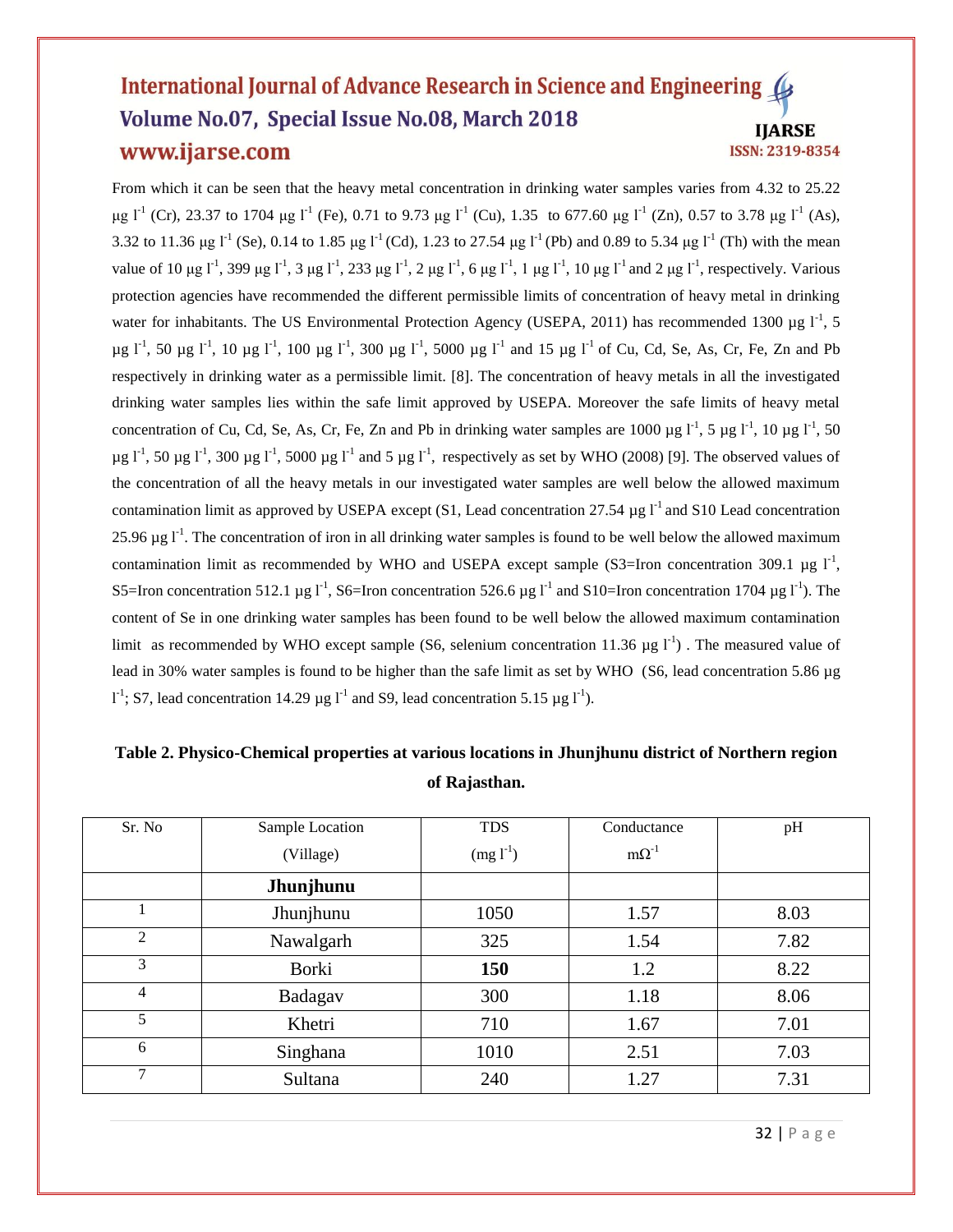| $\circ$ | Mandrela  | 1155     | 2.85      | 7.16      |
|---------|-----------|----------|-----------|-----------|
|         | Chidawa   | 350      | .10       | 7.31      |
| 10      | Dhandhuri | 945      | 2.40      | 8.14      |
|         | Range     | 150-1155 | 1.10-2.85 | 7.01-8.22 |
|         | Average   | 623      |           |           |

The high concentration of heavy metal has been found in Jhunjhunu district may be due to the geological structure of the district and intensive mining of red marble in this district. Moreover high concentration of heavy metals in drinking water samples may be due to the use of minerals such as lignite, gypsum, clay and limestone which contains high concentration of heavy metals in this district. The concentration of Zn and Cu in present water samples are higher where as Cd and Pb are lower than the reported values for Amritsar district of Punjab [1].

From table 2 it is clear that TDS in drinking water samples ranges from 150 to 1155 mg  $I<sup>-1</sup>$  with the mean value of 623 mg  $I<sup>-1</sup>$ . The value of TDS in all water samples were found well below than the recommended permissible limit 1000 mg  $1^{-1}$  as set by WHO (2008) except (Jhunjhunu and Mendrela). A good positive correlation of Se, Cu and Cr with TDS has been found.

The conductance of drinking water samples ranges from 1.10 to 2.85 m $\Omega^{-1}$  with mean value of 2 m $\Omega^{-1}$  as shown in table 2. The measure value of conductance in 3 water samples were found more than the recommended MCL of 2  $m\Omega^{-1}$  as given by WHO (1971) [10]. High values of TDS and conductance may be due to the heavy metals dissolved in investigated water samples.

From table 2 it is clearly seen that the pH of drinking water samples ranges from 7.01 to 8.22 with the mean value of 8.00. pH values of all the drinking water samples were found to be below the permissible limit of 7-8.5 as recommended by WHO (1971) except four samples as shown in table 2. Hence the drinking water samples from these regions are unsafe for drinking purpose.

#### **V CONCLUSION**

The measured concentration of heavy metals in water samples from the some selected regions of Rajasthan are higher than the safe limit recommended by WHO (2011) and USEPA (2011). The conductance of 20% and TDS in three water samples has been found more than the recommended safe limit as given by WHO and a good positive correlation between the concentration of Se, Cu and Cr with TDS in studied water samples has been observed. Except four sampling site the observed pH value in all drinking water samples are found within the MCL limit as approved by WHO. The overall result shows that heavy metal concentration in six drinking water samples cross the MCL as recommended by various protection agencies and therefore unsafe for drinking purposes which is harmful for health point of view.